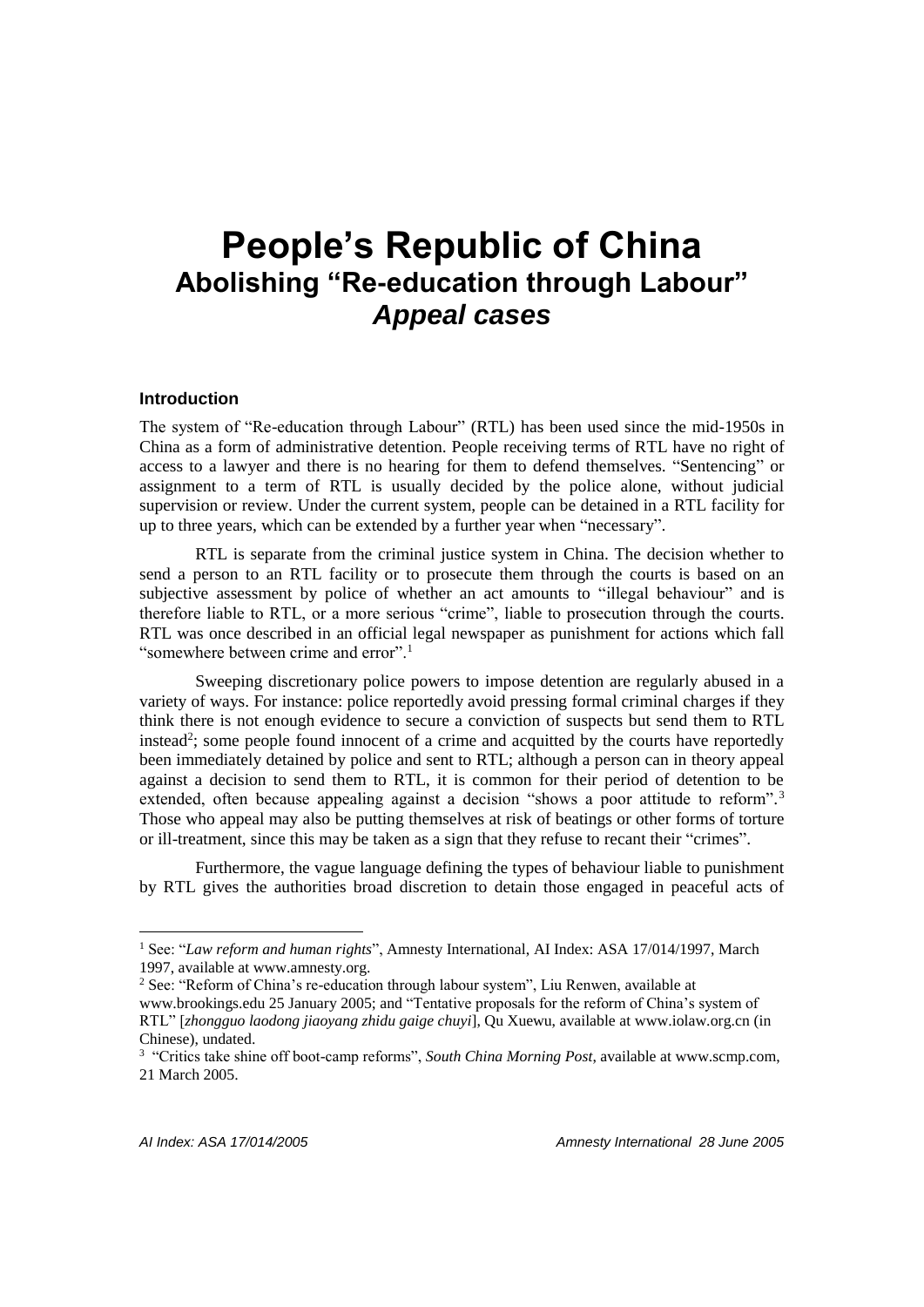#### *2 Abolishing "Re-education through Labour"*

protest or dissent. This keeps sensitive cases out of the courts, thereby helping to prevent adverse publicity.

Based on the principle of legality and standards against unfair trials and arbitrary detention under international human rights law, Amnesty International has consistently called for the abolition of RTL in China. In addition, there are regular reports of torture and other cruel, inhuman or degrading treatment taking place in RTL facilities. Torture remains widespread in all forms of detention in China.

RTL is currently the subject of legal debate in China. Long awaited legislation to reform this and other forms of administrative detention imposed without charge or trial is expected by late 2005 or early 2006. Amnesty International urges the Chinese authorities to ensure that these reforms are in line with international human rights laws and standards, in particular the International Covenant on Civil and Political Rights (ICCPR) which the Chinese government has signed but has yet to ratify.

The following appeal cases of women subjected to RTL illustrate patterns of human rights violations which have frequently been reported within the RTL system.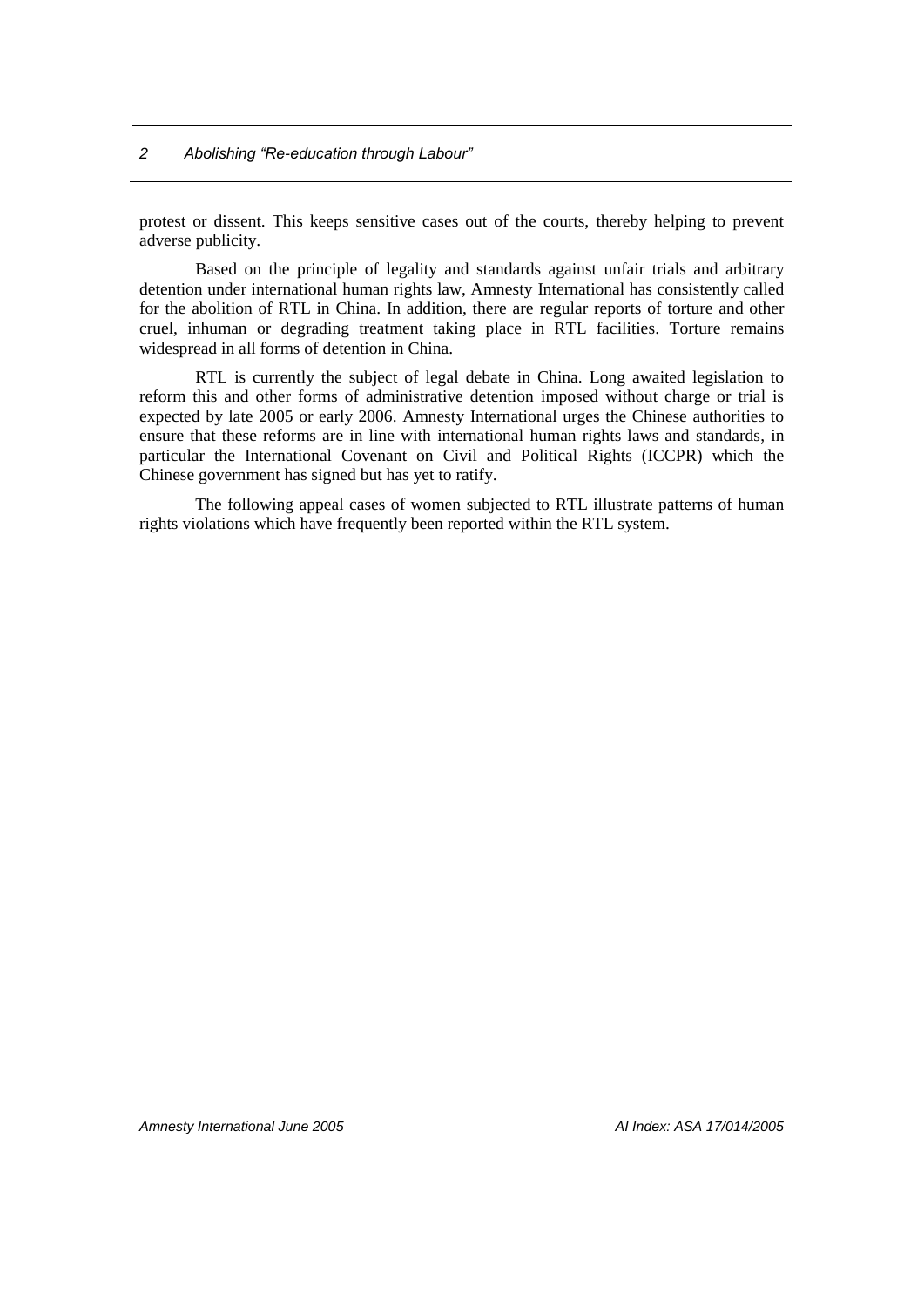# **Mao Hengfeng** 毛恒凤



Mao Hengfeng outside Shanghai petition office with her three daughters. © www.secretchina.com

Mao Hengfeng is currently held in a "Reeducation through Labour" (RTL) facility in Shanghai. She was sent there by the Shanghai Municipal Public Security Bureau for 18 months in April 2004 having petitioned the authorities for many years over her right to work, a coerced abortion in 1990, and other basic rights. Mao was detained after she travelled to Beijing to petition state authorities at the time of the annual meeting of the National People's Congress in March 2004, where her petitioning was considered to have "disturbed social order". Her welfare allowances were discontinued when she was sent to the RTL in April 2004, leaving her family in severe financial difficulties.

Mao Hengfeng's original 18 month sentence was extended by three months in late December 2004. She was reportedly only notified of the extension orally, and the precise reasons for the extension are not known. However it is thought that Mao's refusal to acknowledge any "wrongdoing" may have contributed to the extension of her sentence. Mao Hengfeng was also reportedly told that if she "behaves better" in the RTL, the extension would be rescinded.

Mao Hengfeng has reportedly been subjected to torture and ill-treatment in the RTL facility. In October 2004, she was suspended from a ceiling and severely beaten. On 10 November 2004 the police at the facility reportedly bound her wrists and ankles with leather straps and then pulled her limbs in different directions demanding she acknowledge her "wrongdoing". This was continued for two days during which she was also denied food and left her with injuries on her wrists and ankles.

According to Wu Xuewei, Mao Hengfeng's husband, when Mao Hengfeng appeared at a court hearing on 19 November 2004 appealing the decision to discontinue her social allowance payments, "there were blood-blisters and huge swellings around her wrists and ankles". <sup>4</sup> She lost the appeal.

In addition, police at the facility are alleged to have assigned two other inmates to constantly monitor Mao Hengfeng, and have reportedly told her that family visits and telephone privileges will be reduced if she continues to refuse to "confess". She has reportedly been held in solitary confinement for short periods and strapped down to her bed

 $\overline{a}$ 

<sup>4</sup> "Shanghai Labor Camp Mother in Court with Bruises", *Radio Free Asia*, 22 November 2004.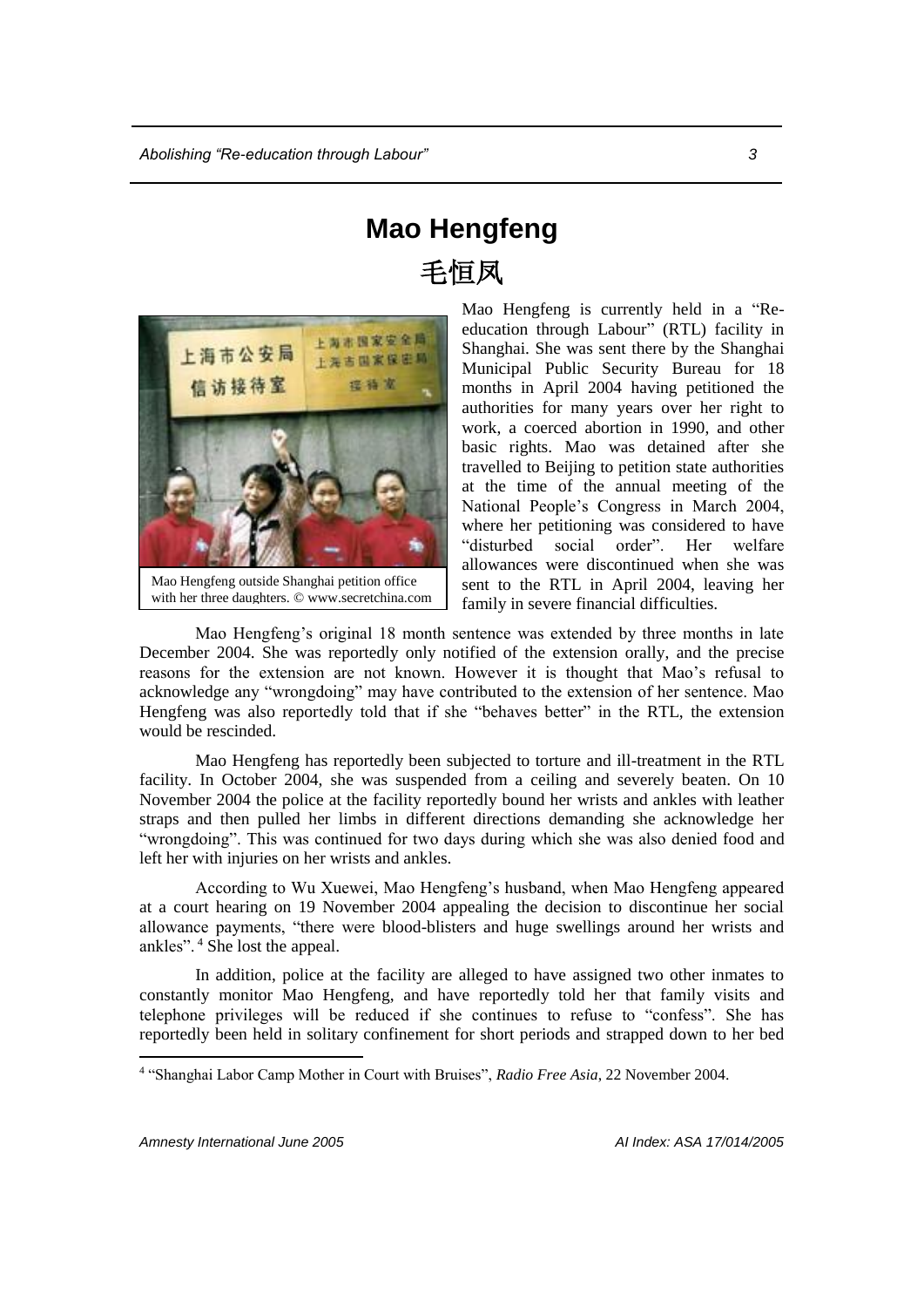for hours on end. Sources close to her have also reported that she has been force-fed with an unidentified substance that is turning her mouth black.

Amnesty International fears she is at risk of further abuse.

### **Background**

Mao Hengfeng, a mother of twins, was reportedly dismissed from her job in 1988 because she became pregnant for a second time with a third child, in contravention of China's family planning regulations. Mao Hengfeng refused to have an abortion, and was subsequently detained in a psychiatric hospital, where she was forcibly injected with various drugs. She nevertheless continued the pregnancy, giving birth to a pre-term third daughter on 28 February 1989. She was then notified on 20 March 1989 that she had been dismissed from her job for missing 16 days of work. This was the period when she was giving birth and recuperating, as well as recovering from her ordeal in the psychiatric institute.

Mao Hengfeng appealed against her dismissal under China's Labour Law, and was ordered to be reinstated to her job by the Shanghai Municipal Labour Arbitration Committee. However, the soap factory where she worked disputed the ruling, and appealed to Shanghai Yangpu District Court. Mao was seven months pregnant with her fourth child at the time of the appeal hearing, when the judge reportedly told her that if she terminated this third pregnancy, he would rule in her favour.

Concerned over the welfare of her existing family, Mao terminated her pregnancy against her wishes, but still the court ruled against her apparently because she had taken 16 days of "unauthorized leave" from work, and also for her original violation of family planning policies.

During her years of petitioning the authorities, Mao Hengfeng had been detained on numerous occasions by police – including in psychiatric facilities – usually prior to major public events in order to stop her from petitioning. During her current term in RTL, many people have openly shown support for her. In October 2004 (prior to her appeal against the decision to discontinue her welfare allowance), a crowd reportedly gathered outside the RTL facility calling out her name. Hearing the shouts, Mao Hengfeng went to her cell window and waved to acknowledge her supporters, but was pulled away by officials. It is possible that this incident led to further abusive treatment in November 2004.

The police have also reportedly detained people who have either attempted to petition or to instigate appeal procedures on Mao's behalf. In the run-up to China's National People's Congress meeting in March 2005, a five-man surveillance team was reportedly ordered to monitor Mao Hengfeng's husband Wu Xuewei, and to block his door at night with a bench. Chen Xiaoming, who has assisted Mao Hengfeng to petition the authorities, was detained and interrogated for several hours on 25 February 2005 when he was on his way to an appointment at the US Consulate in Shanghai to discuss Mao Hengfeng's case. Mao Hengfeng's daughters have reportedly also been detained and interrogated by police, even though they were under 16 years old at the time.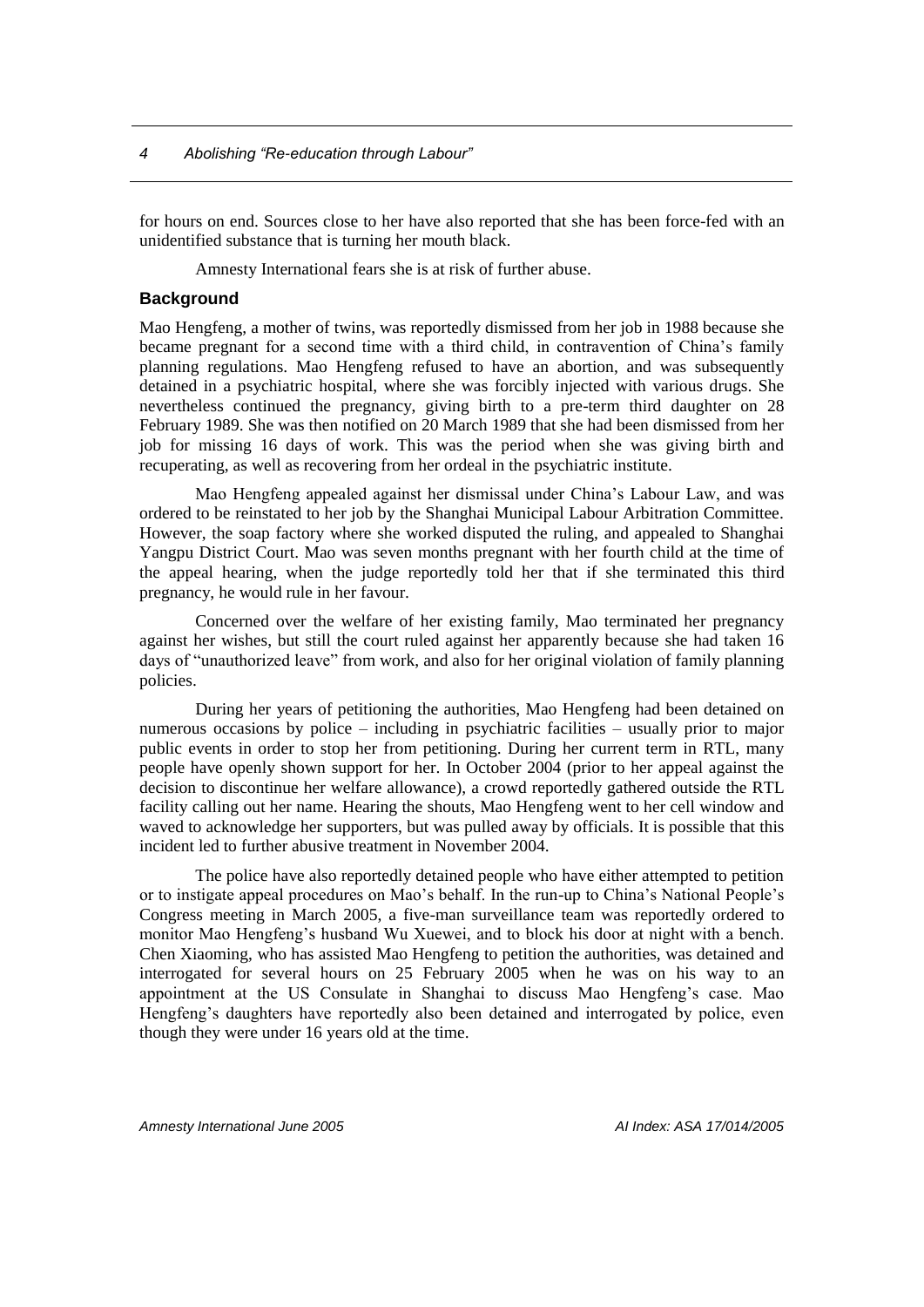As well as actively petitioning authorities to seek redress for herself, Mao Hengfeng has also acted to safeguard the rights of others. For instance, she is known to have actively supported other people seeking redress over alleged forced evictions in Shanghai, and is reportedly regarded by the authorities there as one of Shanghai's most persistent and experienced petitioners.

**Amnesty International considers Mao Hengfeng to be a prisoner of conscience and human rights defender and is calling for her immediate and unconditional release. Amnesty International is also deeply concerned by reports that she has been repeatedly subjected to torture or ill-treatment.** 

#### **Please send appeals to the Chinese authorities:**

- urging the immediate and unconditional release of Mao Hengfeng, allowing her to continue her lawful petitioning and other peaceful human rights activities without interference;

- expressing concern at allegations that she has been subjected to torture and ill-treatment in detention, and urging the authorities to conduct a full and independent investigation into these allegations with a view to bringing those responsible to justice;

- urging the authorities to guarantee that she will not be subjected to further torture or illtreatment while she remains in custody and that she has full and regular access to her family, legal representation and medical treatment;

- calling on the authorities to abolish "Re-education through Labour" – a form of arbitrary detention imposed without charge or trial – ensuring that any alternative measures introduced comply fully with international human rights standards.

#### **Send your appeals to:**

Director of the Shanghai Bureau of Public Security **WU Zhiming** Juzhang Shanghaishi Gong'anju 185 Fuzhoulu, Huangpuqu Shanghaishi 200002 People's Republic of China **Email: [gaj02@shanghai.gov.cn](mailto:gaj02@shanghai.gov.cn) or [shgajxfb@sh.china110.com](mailto:shgajxfb@sh.china110.com) Salutation: Dear Director**

Director of the Shanghai Bureau of Justice **MIAO Xiaobao** Juzhang Shanghaishi Sifaju 225 Wuxinglu Shanghaishi 200030 People's Republic of China **Email: [contact\\_us@eastday.com](mailto:contact_us@eastday.com) or [webmaster@justice.gov.cn](mailto:webmaster@justice.gov.cn) or [jijianjiancha@eastday.com](mailto:jijianjiancha@eastday.com) Fax: +86 21 64743029 Salutation: Dear Director**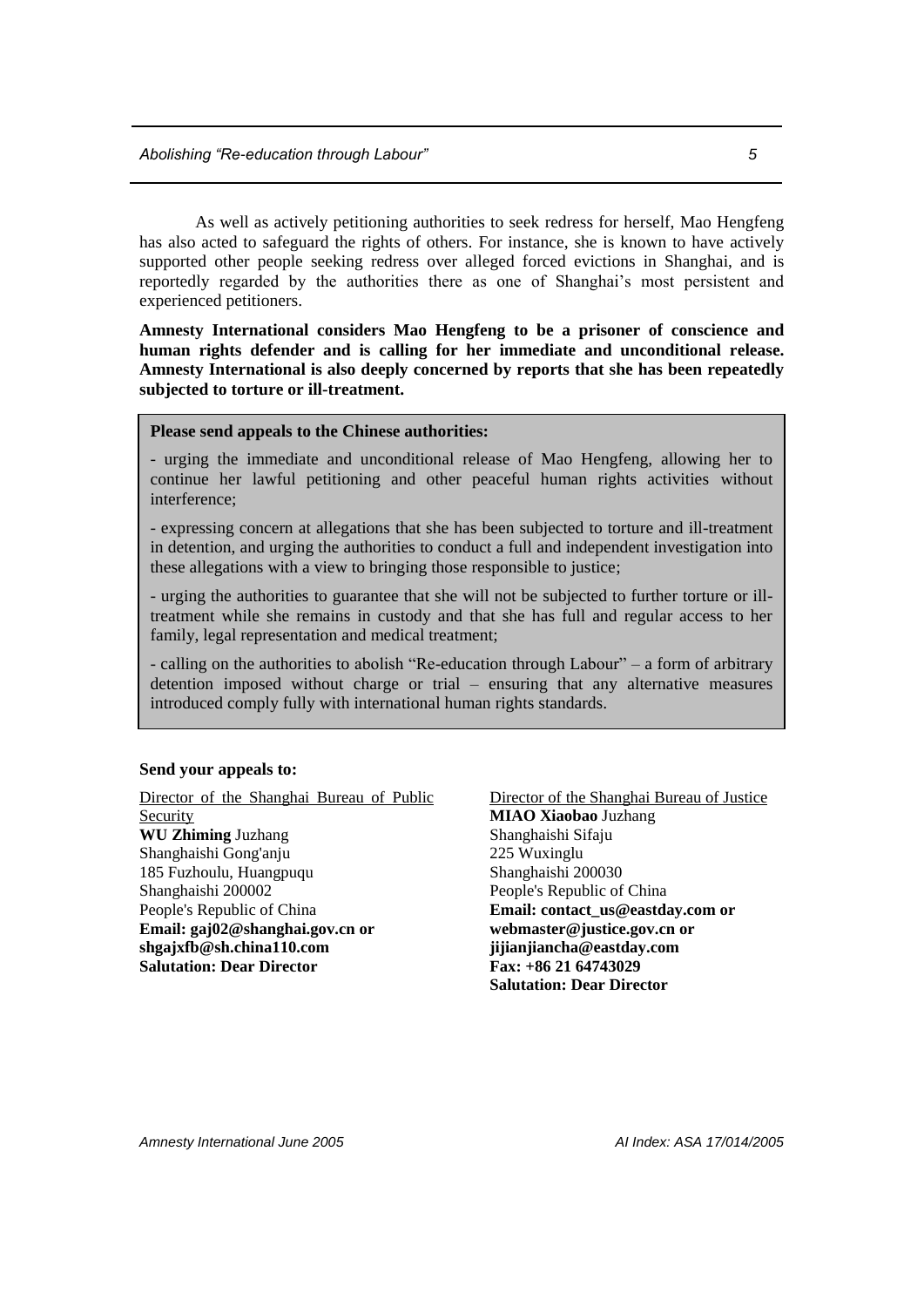## *6 Abolishing "Re-education through Labour"*

Minister of Justice of the People's Republic of China **ZHANG Fusen** Buzhang Ministry of Justice 10 Chaoyangmen Nandajie Chaoyangqu Beijingshi 100020 People's Republic of China **Email: minister@legalinfo.gov.cn Fax: +86 10 65292345 (c/o Ministry of Communications) Salutation: Dear Minister**

Prime Minister of the People's Republic of China **WEN Jiabao** Guojia Zongli The State Council 9 Xihuangcheng Genbeijie Beijingshi 100032 People's Republic of China **Salutation: Your Excellency**

#### **Send copies to:**

Secretary of the Shanghai Municipal Party **Committee CHEN Liangyu** Shuji Zhonggong Shanghaishi Weiyuanhui 30 Fuzhoulu Shanghaishi 200002 People's Republic of China **Salutation: Dear Secretary**

and to the Chinese diplomatic representatives accredited to your country.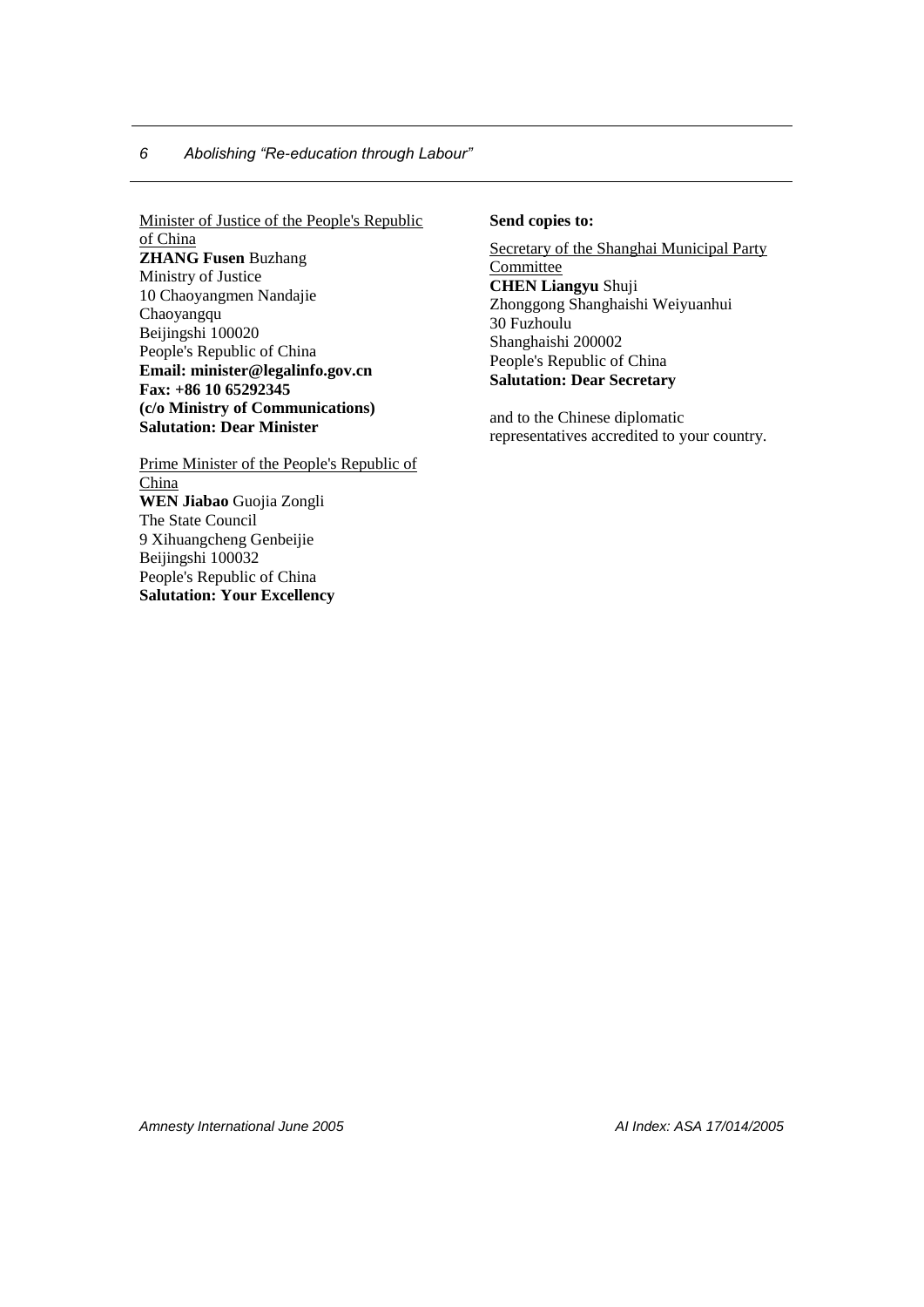

Gao Rongrong prior to her detention. © Private



Gao Rongrong ten days after she was hospitalized in May 2004. © Private

# **Gao Rongrong** 高蓉蓉

Gao Rongrong a 37-year-old *Falun Gong* practitioner from Shenyang city, Liaoning Province, reportedly died in custody on 16 June 2005 at the China Medical University Hospital.

Gao Rongrong was initially sent to Longshan "Reeducation through Labour" (RTL) facility in Shenyang on 8 July 2003, soon after her detention by police for "disturbing social order" on 22 June.

According to reports, on 7 May 2004 Gao Rongrong was discovered reading *Falun Gong* material inside Longshan RTL facility, and subjected to seven hours of torture at the hands of officials demanding to know where she had acquired the material. This prolonged torture allegedly involved using electric-shock batons on Gao Rongrong's face and neck and reportedly caused her severe blistering and difficulties with her eyesight.

Gao Rongrong reportedly attempted to escape by jumping through the window of the first-floor room where she was being held, breaking several bones in her foot, leg and pelvis. She was hospitalized for these injuries, and reportedly continued to suffer further physical and psychological abuse in the hospital.

According to some sources, officials at the hospital where Gao Rongrong was treated and officials from Longshan RTL facility claimed that the injuries to Gao Rongrong's face and neck – on both the left and right sides – were sustained when she jumped from the first-floor window on 7 May 2004. Unofficial sources maintain that

these injuries were sustained through torture as described above.

On 5 October 2004, Gao Rongrong was smuggled out of the hospital by a group of acquaintances. She was re-apprehended by police on 6 March 2005 along with Feng Gang, Wang Juan (f), Liu Qingming and Sun Shiyou, the people who reportedly helped her to escape.

Gao Rongrong's whereabouts after her recapture where not disclosed until 12 June 2005 when her family was informed that she was being held at Masanjia Hospital. According to Gao's family who visited her at that hospital, she was little more than "skin and bones", had lost consciousness and was hooked up to a respirator. Mao was then transferred to China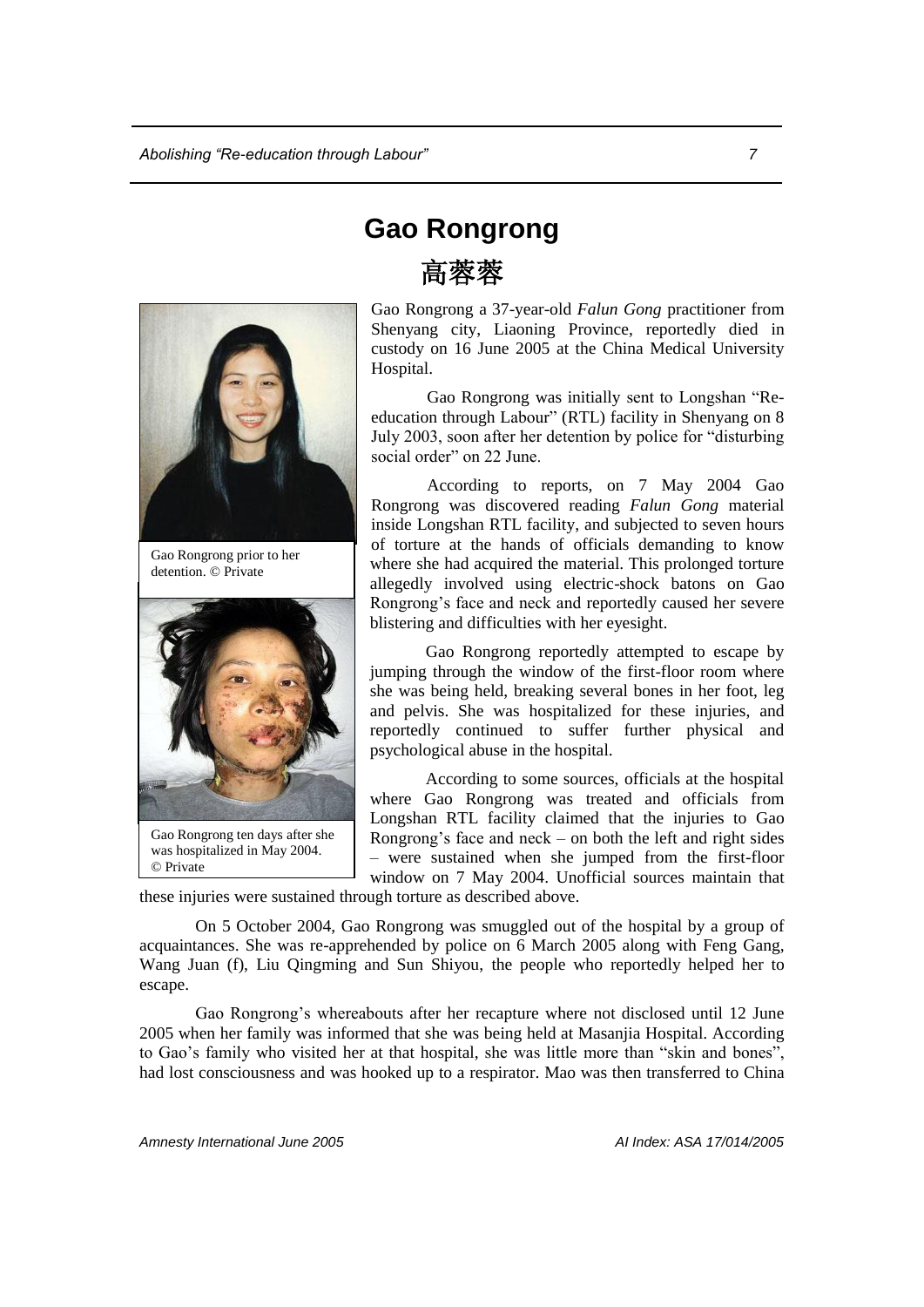Medical University Hospital where she died four days later. Her family was reportedly being pressured to cremate her body quickly which would undermine any possibility of full, independent investigation of the cause of her death and any evidence of torture and illtreatment.

There is no further information available on the current whereabouts or status of Wang Juan or Liu Qingming. Feng Gang has reportedly been detained, and later hospitalized after he underwent a 13 day hunger strike to protest against his detention. Sun Shiyou has reportedly been tortured by the authorities, including by electric shocks to his genitals.

# **Background**

Gao Rongrong was dismissed from her position as an accountant in the finance department of an art college in Shenyang in 1999, reportedly because of her adherence to *Falun Gong*, as well as for distributing materials about *Falun Gong* to her colleagues. Her detention in 2003 is believed to have been linked to petitioning the authorities to end the crackdown on *Falun Gong*, and for distributing materials publicizing abuse suffered by other *Falun Gong* practitioners in detention.

The *Falun Gong* spiritual movement was banned in China in July 1999 as a "heretical organization" and a "threat to social and political stability". Since then, thousands of *Falun Gong* practitioners have reportedly been imprisoned, assigned to RTL, or forcibly institutionalized in psychiatric hospitals in which they are at high risk of torture and illtreatment, in particular if they refuse to renounce their beliefs.

Overseas *Falun Gong* organizations claim that over 1,800 practitioners in China have died either in custody or shortly after they have been released, largely as a result of injuries sustained as a result of torture and ill-treatment while in custody. Amnesty International has been unable to independently verify these statistics and cases but remains concerned about the widespread use of arbitrary detention and reported torture and ill-treatment against *Falun Gong* practitioners.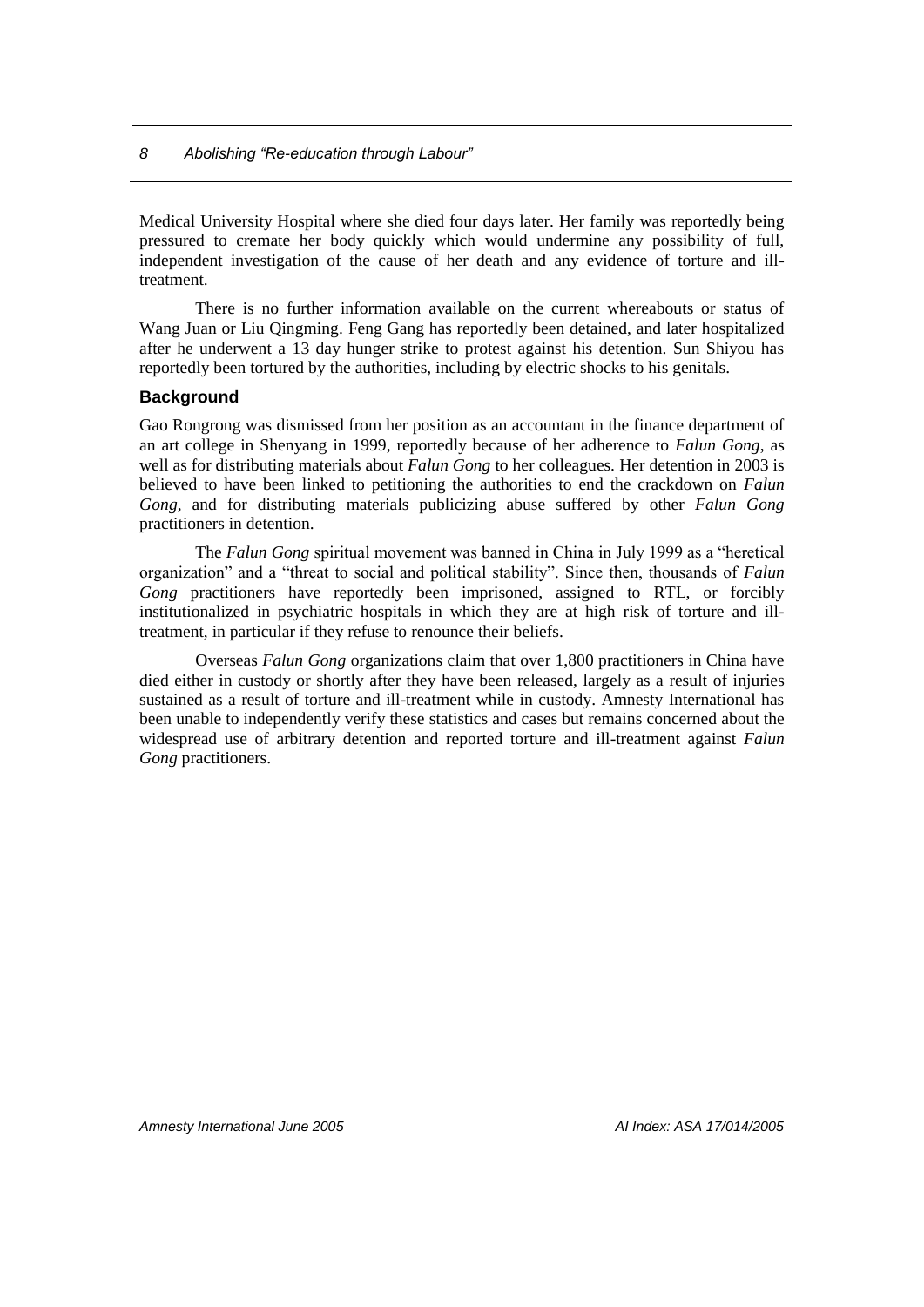#### **Please send appeals to the Chinese authorities:**

- calling on the authorities to launch a full, independent and impartial investigation into the death of Gao Rongrong including allegations that she was tortured in Longshan "Reeducation through Labour" facility and again after her recapture in March 2005, with a view to bringing those found responsible to justice;

- calling on the authorities to launch a full, independent and impartial investigation into allegations that Sun Shiyou has been tortured after his capture in March 2005, with a view to bringing those found responsible to justice;

- calling on the authorities to clarify the current whereabouts and status of Wang Juan and Liu Qingming, and provide immediate guarantees for their safety;

- urging the authorities to ensure Feng Gang, Wang Juan, Liu Qingming and Sun Shiyou have full and regular access to their families, legal representation and medical treatment while they remain in detention:

- urging the authorities to release Feng Gang, Wang Juan, Liu Qingming and Sun Shiyou immediately and unconditionally unless they are charged with a recognisably criminal offence;

- calling on the authorities to abolish "Re-education through Labour" – a form of arbitrary detention imposed without charge or trial – ensuring that any alternative measures introduced comply fully with international human rights standards.

#### **Send your appeals to:**

Director of the Liaoning Provincial Department of Public Security **LI Wenxi** Tingzhang Liaoningsheng Gong'anting 2 Qishan Zhonglu Huangguqu Shenyangshi 110032 Liaoningsheng People's Republic of China **Salutation: Dear Director**

Director of the Liaoning Provincial Department of Justice **LI Chengyi** Tingzhang Liaoningsheng Sifating Chongshan Donglu 38 Jia, Shenyangshi 110032 Liaoningsheng People's Republic of China **Salutation: Dear Director**